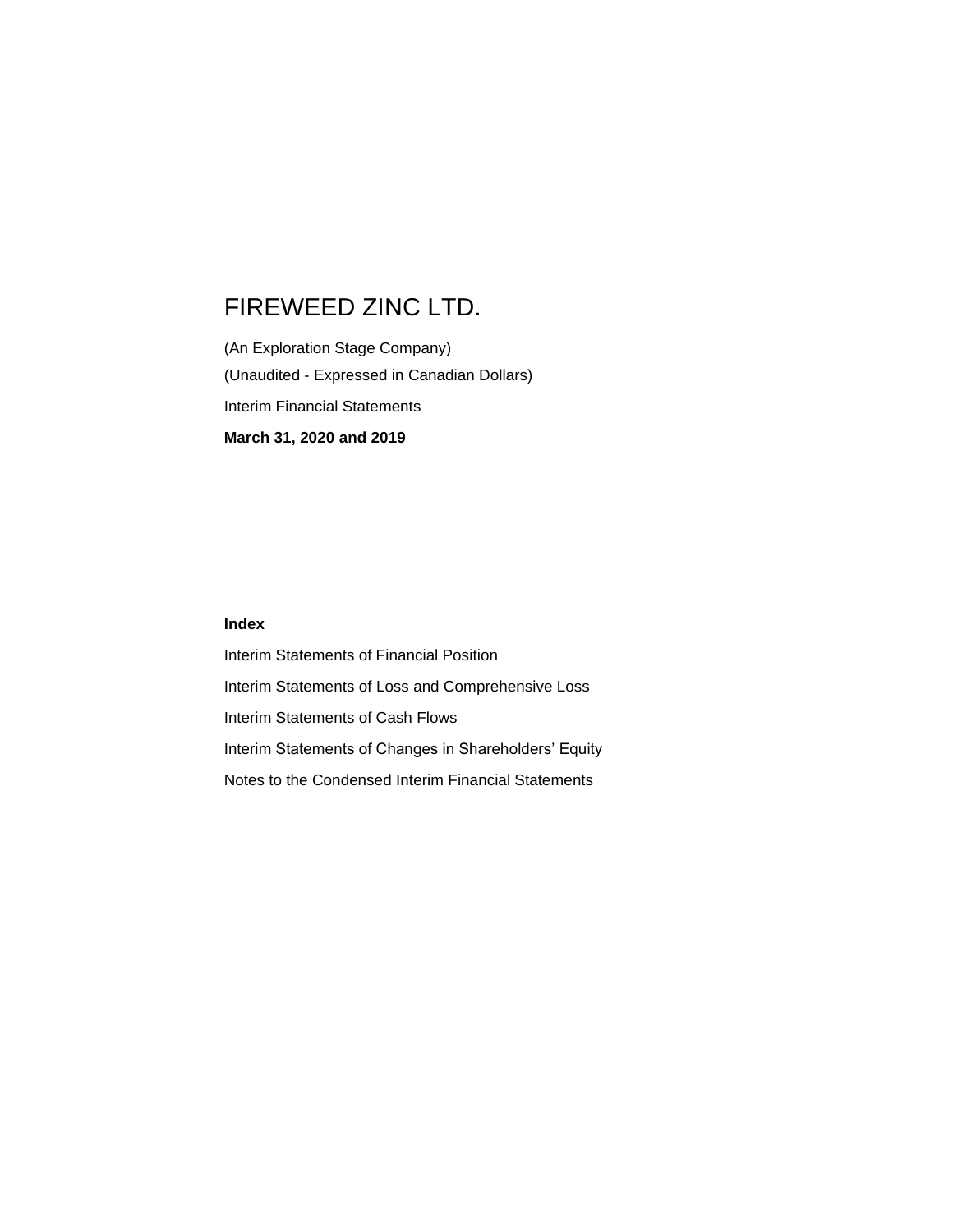In accordance with National Instrument 51-102 *Continuous Disclosure Obligations* of the Canadian Securities Administrators, notice is given that the attached condensed interim financial statements for the three-month period ended March 31, 2020 have not been reviewed by the Company's auditors.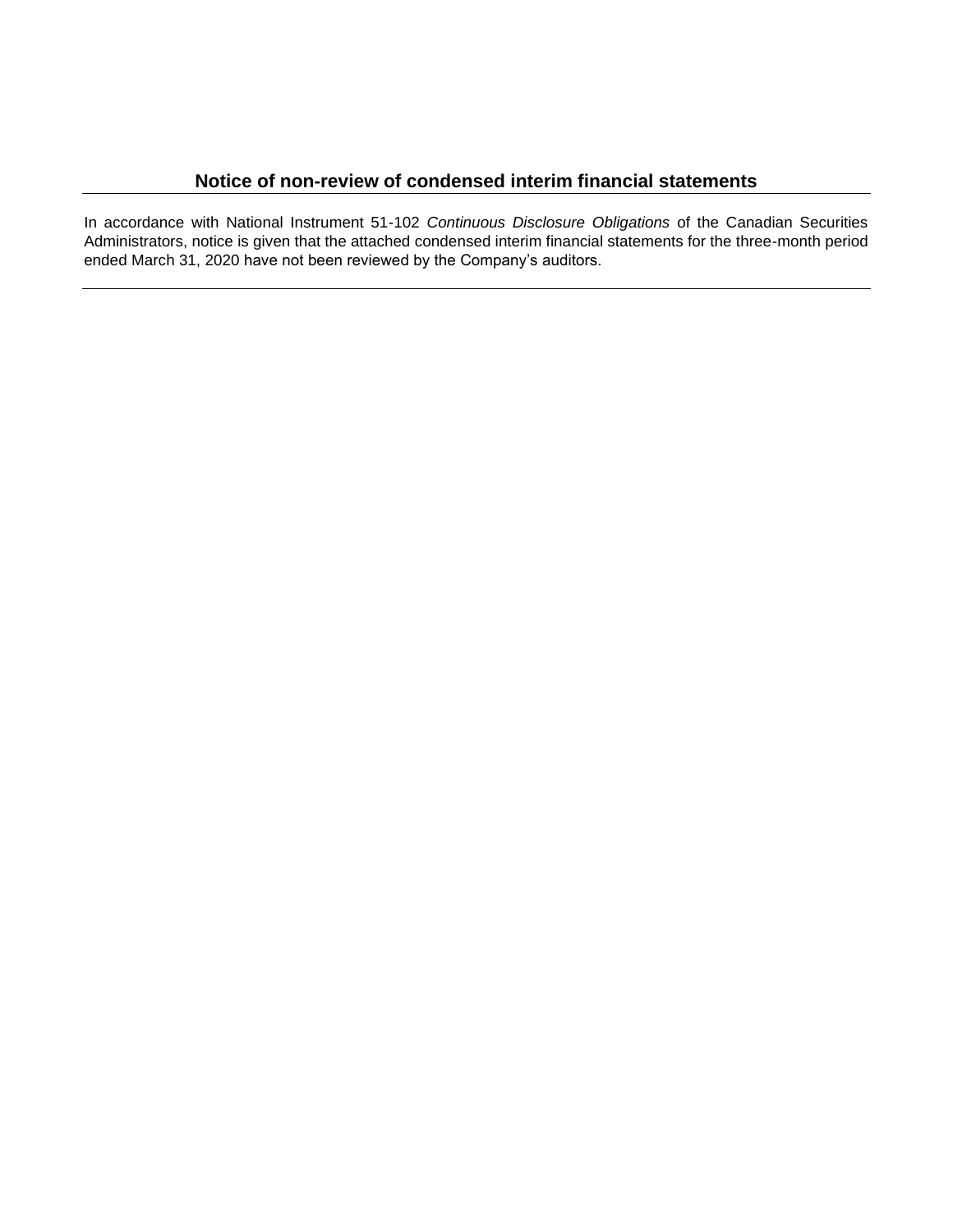Statements of Financial Position as at (Expressed in Canadian Dollars)

|                                               |             | March 31,               | December 31,            |
|-----------------------------------------------|-------------|-------------------------|-------------------------|
|                                               | <b>Note</b> | 2020                    | 2019                    |
| <b>Assets</b>                                 |             |                         |                         |
|                                               |             |                         |                         |
| Current assets:                               |             |                         |                         |
| Cash<br><b>Receivables</b>                    |             | \$<br>365,367<br>24,906 | \$<br>783,789<br>30,147 |
| Prepaid expenses                              |             | 91,730                  | 151,170                 |
|                                               |             | 482,003                 | 965,106                 |
|                                               |             |                         |                         |
| Equipment                                     | 5           | 20,902                  | 22,042                  |
| Reclamation bond                              |             | 39,596                  | 39,596                  |
| Exploration and evaluation assets             | 4           | 24,690,686              | 24,437,449              |
|                                               |             |                         |                         |
|                                               |             | \$<br>25,233,187        | \$<br>25,464,193        |
| <b>Liabilities and Shareholders' Equity</b>   |             |                         |                         |
|                                               |             |                         |                         |
| <b>Current liabilities:</b>                   |             |                         |                         |
| Accounts payable and accrued liabilities      | 6, 10       | \$<br>343,691           | \$<br>288,800           |
|                                               |             | 343,691                 | 288,800                 |
|                                               |             |                         |                         |
| Deferred tax liability                        |             | 874,000                 | 874,000                 |
| Rehabilitation provisions                     | 8           | 262,191<br>1,479,882    | 261,023<br>1,423,823    |
|                                               |             |                         |                         |
| Shareholders' equity:                         |             |                         |                         |
| Capital stock                                 | 9           | 26,879,253              | 26,879,253              |
| Options reserve                               | 9           | 1,580,480               | 1,532,985               |
| Warrants reserve                              | 9           | 133,910                 | 133,910                 |
| Deficit                                       |             | (4,840,338)             | (4,505,778)             |
|                                               |             | 23,753,305              | 24,040,370              |
|                                               |             | \$<br>25,233,187        | \$<br>25,464,193        |
|                                               |             |                         |                         |
| Nature and continuance of operations (Note 1) |             |                         |                         |
| Commitment (Note 14)                          |             |                         |                         |
| Subsequent event (Note 15)                    |             |                         |                         |
|                                               |             |                         |                         |
| ∩n hehalf of the Roard <sup>.</sup>           |             |                         |                         |

On behalf of the Board:

*"Brandon Macdonald"* Director *"George Gorzynski"* Director

The accompanying notes are an integral part of these interim financial statements.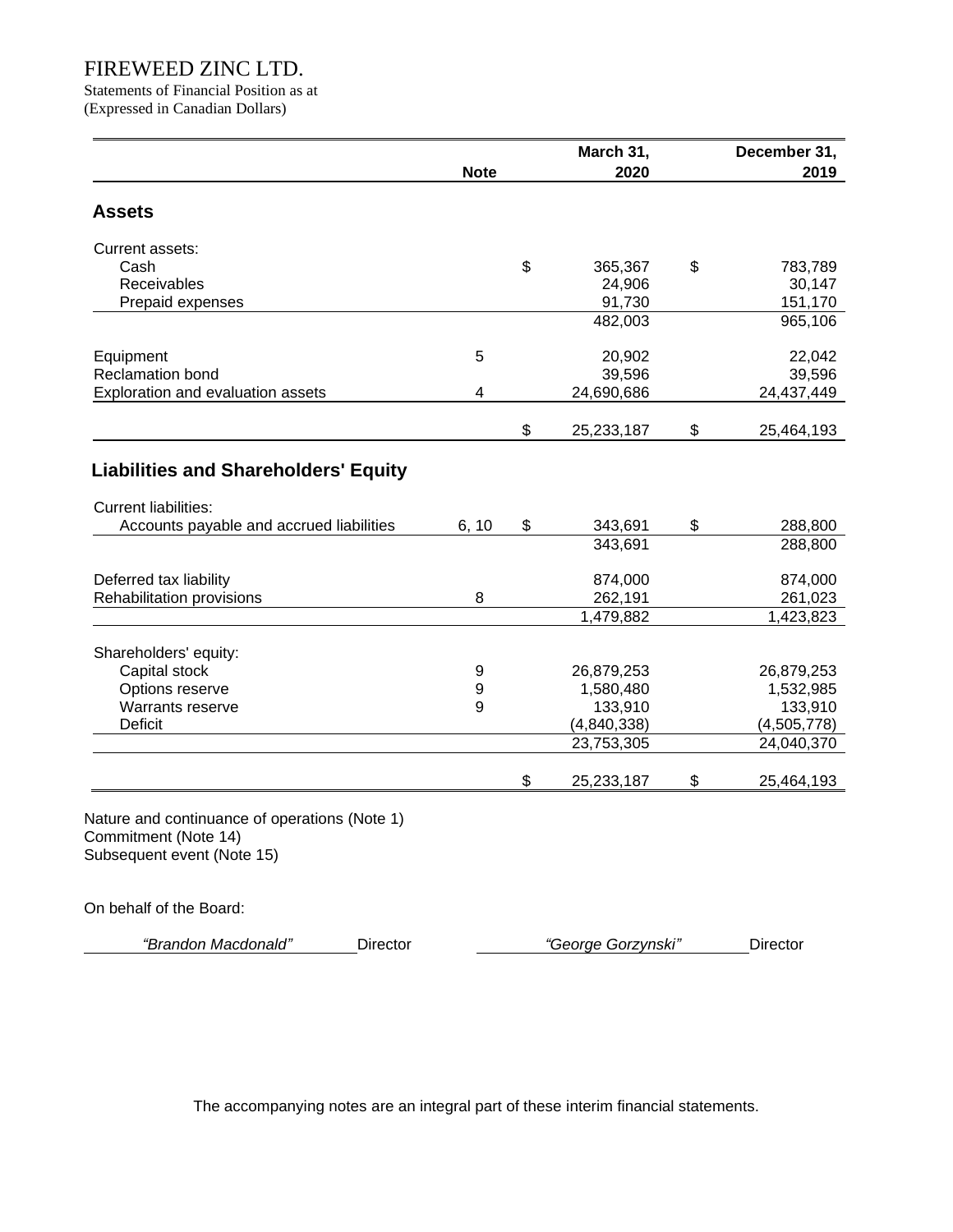Statements of Loss and Comprehensive Loss (Expressed in Canadian Dollars)

|                                              | <b>Three Months Ended</b> |                                      |                |    |                |
|----------------------------------------------|---------------------------|--------------------------------------|----------------|----|----------------|
|                                              | <b>Note</b>               |                                      | March 31, 2020 |    | March 31, 2019 |
| <b>Expenses</b>                              |                           |                                      |                |    |                |
| Consulting and management                    | 10                        | \$                                   | 105,878        | \$ | 172,291        |
| Depreciation                                 | 5                         |                                      | 1,140          |    | 1,463          |
| Director and committee fees                  | 10                        |                                      | 36,750         |    | 36,750         |
| Investor relations and corporate development | 10                        |                                      | 65,680         |    | 76,783         |
| Insurance expense                            |                           |                                      | 3,500          |    | 3,413          |
| Office and payroll expenses                  |                           |                                      | 10,015         |    | 11,055         |
| <b>Professional fees</b>                     |                           |                                      | 32,715         |    | 18,487         |
| Rent                                         |                           |                                      | 11,419         |    | 15,555         |
| Share-based compensation                     | 9,10                      |                                      | 47,495         |    | 131,470        |
| Transfer agent and filing fees               |                           |                                      | 13,843         |    | 10,976         |
| Travel                                       |                           |                                      | 7,912          |    | 11,119         |
|                                              |                           |                                      | (336, 347)     |    | (489, 362)     |
|                                              |                           |                                      |                |    |                |
| Amortization of flow-through liability       |                           |                                      |                |    | 52,409         |
| Interest income                              |                           |                                      | 3.073          |    | 19,444         |
| Accretion on rehabilitation provision        | 8                         |                                      | (1, 168)       |    |                |
| Foreign exchange                             |                           |                                      | (118)          |    | 240            |
| Loss before income taxes                     |                           | $\overline{\boldsymbol{\mathsf{s}}}$ | (334, 560)     | \$ | (417, 269)     |
| Deferred income tax                          |                           |                                      |                |    | (73, 259)      |
|                                              |                           |                                      |                |    |                |
| Loss and comprehensive loss for the period   |                           | \$                                   | (334, 560)     | \$ | (490, 528)     |
| <b>Loss per share</b> $-$ basic and diluted  |                           | \$                                   | (0.01)         | \$ | (0.01)         |
|                                              |                           |                                      |                |    |                |
| Weighted average number of common shares     |                           |                                      |                |    |                |
| outstanding - basic and diluted              |                           |                                      | 37,797,129     |    | 33,418,436     |

The accompanying notes are an integral part of these interim financial statements.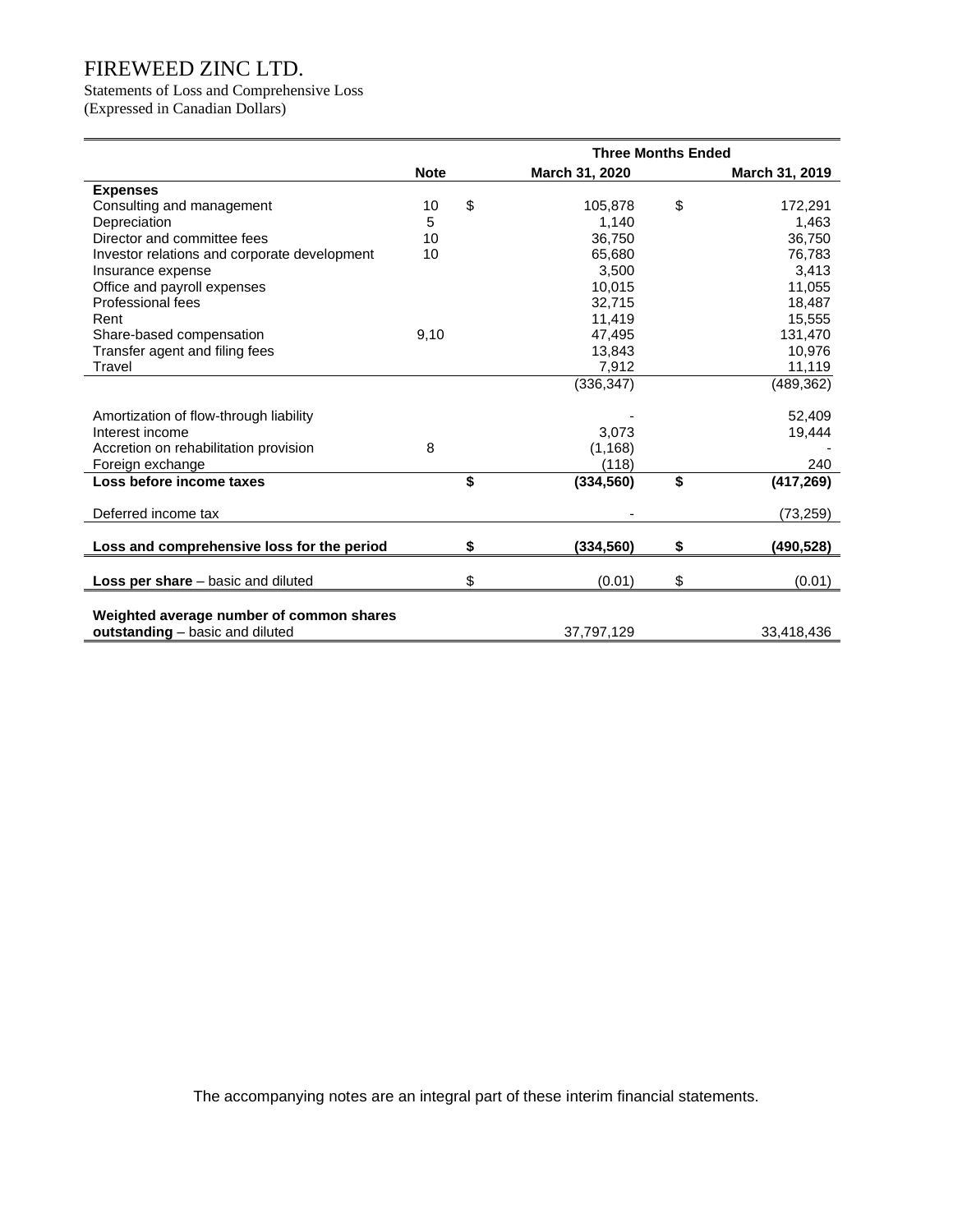Statements of Cash Flows

(Expressed in Canadian Dollars)

|         | <b>Three Months Ended</b> |                                                                             |                         |  |  |
|---------|---------------------------|-----------------------------------------------------------------------------|-------------------------|--|--|
| Note(s) | March 31, 2020            |                                                                             | March 31, 2019          |  |  |
|         |                           |                                                                             |                         |  |  |
| \$      | (334, 560)                | \$                                                                          | (490, 528)              |  |  |
|         |                           |                                                                             |                         |  |  |
|         |                           |                                                                             |                         |  |  |
|         |                           |                                                                             | (52, 409)               |  |  |
|         |                           |                                                                             | 73,259<br>1,463         |  |  |
|         |                           |                                                                             |                         |  |  |
|         |                           |                                                                             | 131,470                 |  |  |
|         |                           |                                                                             |                         |  |  |
|         |                           |                                                                             |                         |  |  |
|         | 5,241                     |                                                                             | 12,031                  |  |  |
|         | 59,440                    |                                                                             | (38, 810)               |  |  |
| 6       | 86,657                    |                                                                             | 22,896                  |  |  |
|         |                           |                                                                             | (340, 628)              |  |  |
|         |                           |                                                                             |                         |  |  |
|         |                           |                                                                             | (422, 729)              |  |  |
|         |                           |                                                                             | (422, 729)              |  |  |
|         |                           |                                                                             |                         |  |  |
|         |                           |                                                                             | 5,013,992<br>(223, 806) |  |  |
|         |                           |                                                                             | 500                     |  |  |
|         |                           |                                                                             | 4,790,686               |  |  |
|         |                           |                                                                             |                         |  |  |
|         | (418, 422)                |                                                                             | 4,027,329               |  |  |
| \$      | 783,789                   | \$                                                                          | 1,575,784               |  |  |
|         |                           |                                                                             | 5,603,113               |  |  |
|         | 5<br>8<br>9<br>4<br>\$    | 1,140<br>1,168<br>47,495<br>(133, 419)<br>(285,003)<br>(285,003)<br>365,367 | \$                      |  |  |

# **Supplemental disclosures with respect to cash flows:**

| Non-cash activities:                      |                          |         |
|-------------------------------------------|--------------------------|---------|
| Exploration and evaluation expenditures   |                          |         |
| included in accounts payable              | 92.844                   | 140.169 |
| Fair value of finders' warrants           | $\overline{\phantom{0}}$ | 10.094  |
| Fair value of exercised finders' warrants | -                        | 262     |

The accompanying notes are an integral part of these interim financial statements.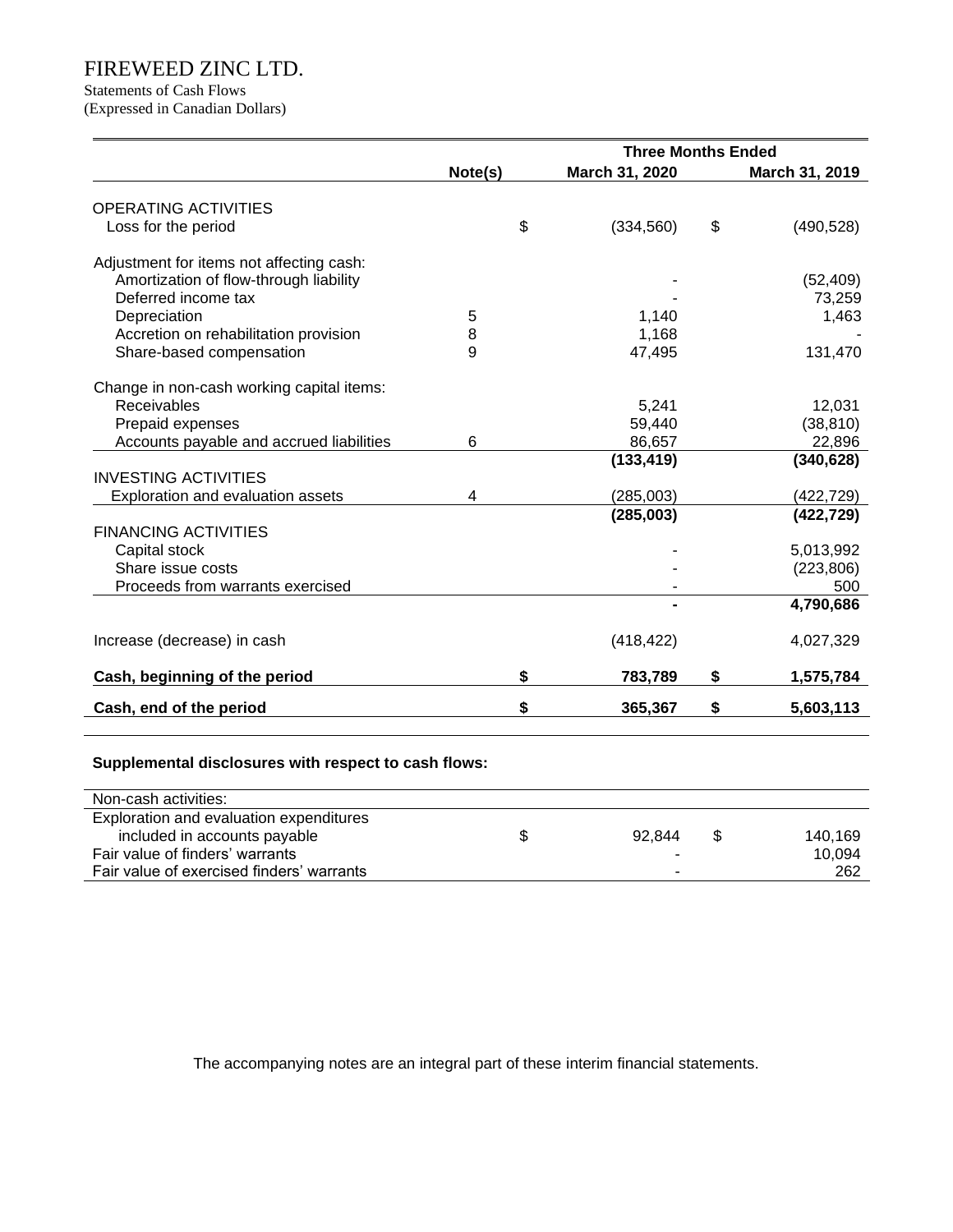#### Statements of Changes in Shareholders' Equity

(Expressed in Canadian Dollars)

|                                     | <b>Capital Stock</b> |  |            |                     |   |                    |   |               |   |            |
|-------------------------------------|----------------------|--|------------|---------------------|---|--------------------|---|---------------|---|------------|
|                                     | <b>Shares</b>        |  | Amount     | Warrants<br>reserve |   | Options<br>reserve |   | Deficit       |   | Total      |
| Balance at December 31, 2018        | 31,696,776 \$        |  | 22,242,738 | 222.832             | S | 1.152.711          | S | (3, 138, 381) | S | 20,479,900 |
| Shares issued in private placement  | 2,379,750            |  | 1,903,800  |                     |   |                    |   |               |   | 1,903,800  |
| Flow-through shares issued in       |                      |  |            |                     |   |                    |   |               |   |            |
| private placement                   | 3,075,728            |  | 2,509,436  |                     |   |                    |   |               |   | 2,509,436  |
| Share issue costs                   |                      |  | (233,900)  | 10.094              |   |                    |   |               |   | (223, 806) |
| Share-based compensation            |                      |  |            |                     |   | 131,470            |   |               |   | 131.470    |
| Warrants exercised                  | 1,000                |  | 762        | (262)               |   |                    |   |               |   | 500        |
| Loss for the period                 |                      |  |            |                     |   |                    |   | (490, 528)    |   | (490, 528) |
| Balance at March 31, 2019           | 37, 153, 254         |  | 26,422,836 | 232,664             |   | 1,284,181          |   | (3,628,909)   |   | 24,310,772 |
|                                     |                      |  |            |                     |   |                    |   |               |   |            |
| <b>Balance at December 31, 2019</b> | 37,797,129 \$        |  | 26,879,253 | 133.910             |   | 1,532,985          | S | (4,505,778)   | S | 24,040,370 |
| Share-based compensation            |                      |  |            |                     |   | 47,495             |   |               |   | 47,495     |
| Loss for the period                 |                      |  |            |                     |   |                    |   | (334, 560)    |   | (334, 560) |
| Balance at March 31, 2020           | 37,797,129           |  | 26,879,253 | 133,910             |   | 580,480,           |   | (4,840,338)   |   | 23,753,305 |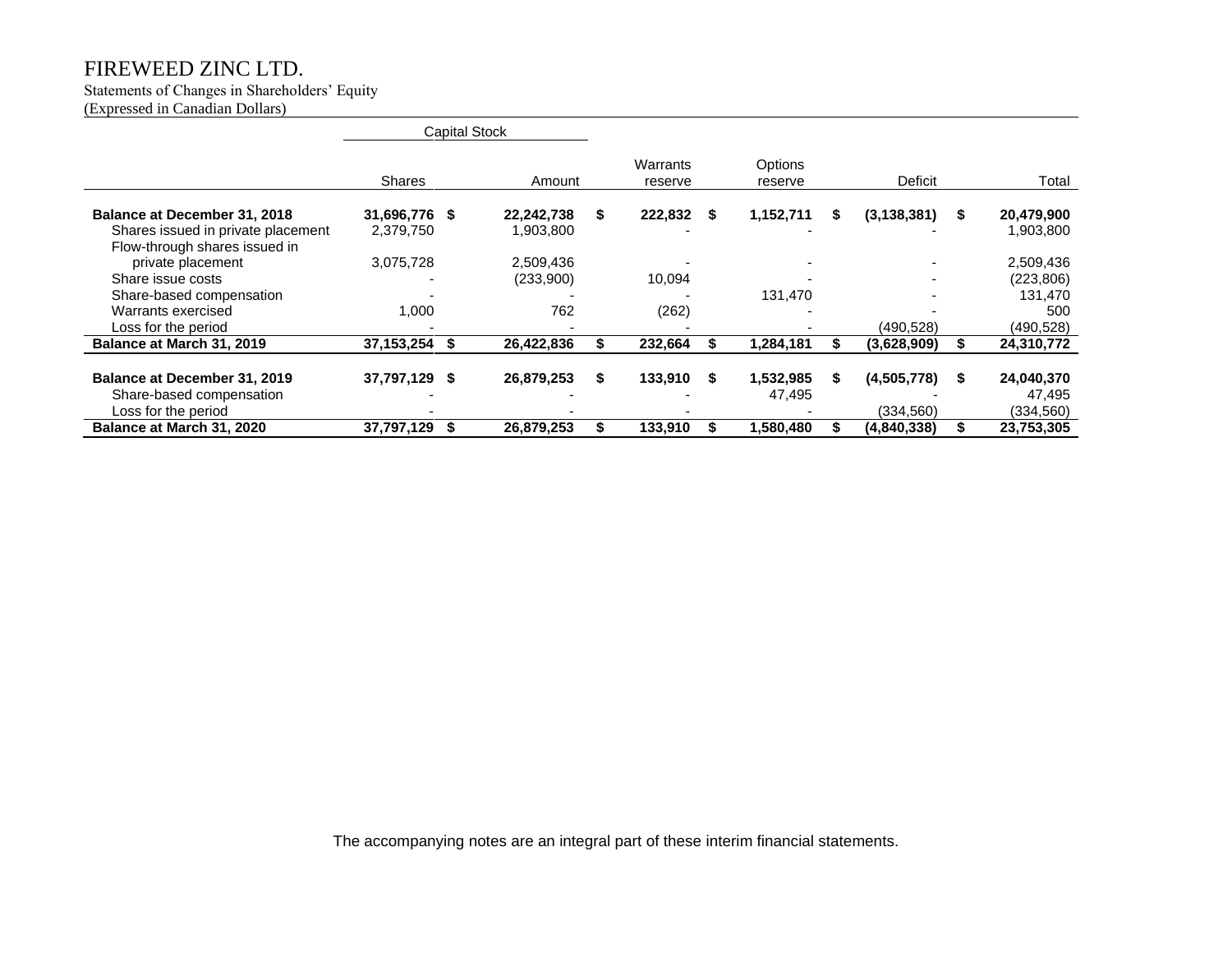# **1. Nature and Continuance of Operations**

Fireweed Zinc Ltd. (the "Company") was incorporated under the Business Corporations Act of the Yukon in Canada on October 20, 2015. The Company is a mineral exploration and development company and is engaged in the acquisition and exploration of mineral assets. Currently the Company has one project, the Macmillan Pass Project, which includes the Tom and Jason claims and zinc-lead-silver deposits, the Nidd claims and optioned large blocks of adjacent claims (MAC, MC, MP, Jerry, BR and NS) in Yukon, Canada (collectively, the "Project"). The Company is listed on the TSX Venture Exchange and trades under the symbol FWZ.

The Company's head office and principal address is Suite 1020 – 800 West Pender Street, Vancouver, British Columbia, Canada V6C 2V6. The registered and records office is 3081 3rd Avenue, Whitehorse, Yukon, Canada Y1A 4Z7.

The Company's ability to continue operations is not assured and is dependent upon the ability of the Company to obtain necessary financing to meet its liabilities and commitments as they become due, and the ability to generate future profitable production or operations or obtain sufficient proceeds from the disposition thereof. The outcome of these matters cannot be predicted at this time. These financial statements do not include adjustments to amounts and classifications of assets and liabilities that might be necessary should the Company be unable to continue operations. As at March 31, 2020, management estimates that the Company does not have sufficient working capital to maintain its operations and activities for the next twelve months and will need to raise additional capital in order to further fund its operations. These material uncertainties may cast significant doubt as to the Company's ability to continue as a going concern.

In March 2020 the World Health Organization declared coronavirus COVID-19 a global pandemic. This contagious disease outbreak, which has continued to spread, and any related adverse public health developments, have adversely affected workforces, economies, and financial markets globally, leading to an economic downturn. It is not possible for the Company to predict the duration or magnitude of the adverse results of the outbreak and its full effects on the Company's business or ability to raise funds.

The financial statements for the period ended March 31, 2020 have been prepared by management, reviewed by the Audit Committee and authorized for issue by the Board of Directors on May 26, 2020.

# **2. Basis of Presentation and Statement of Compliance.**

These interim financial statements have been prepared in accordance with International Financial Reporting Standards ("IFRS") as issued by the International Accounting Standards Board ("IASB") for interim information, specifically International Accounting Standards ("IAS") 34 - Interim Financial Reporting. In addition, these interim financial statements have been prepared using interpretations issued by the International Financial Reporting Interpretation Committee ("IFRIC") in effect at March 31, 2020 and the same accounting policies and methods of their application as the most recent annual financial statements of the Company. These interim financial statements do not include all disclosures normally provided in the annual financial statements and should be read in conjunction with the Company's audited financial statements for the year ended December 31, 2019. In management's opinion, all adjustments necessary for fair presentation have been included in these condensed interim financial statements. Interim results are not necessarily indicative of the results expected for the year ending December 31, 2020.

The financial statements have been prepared on a historical cost basis, except for financial instruments classified as fair value through profit and loss, which are stated at their fair value. All dollar amounts presented are in Canadian dollars unless otherwise specified. In addition, the financial statements have been prepared using the accrual basis of accounting, except for cash flow information.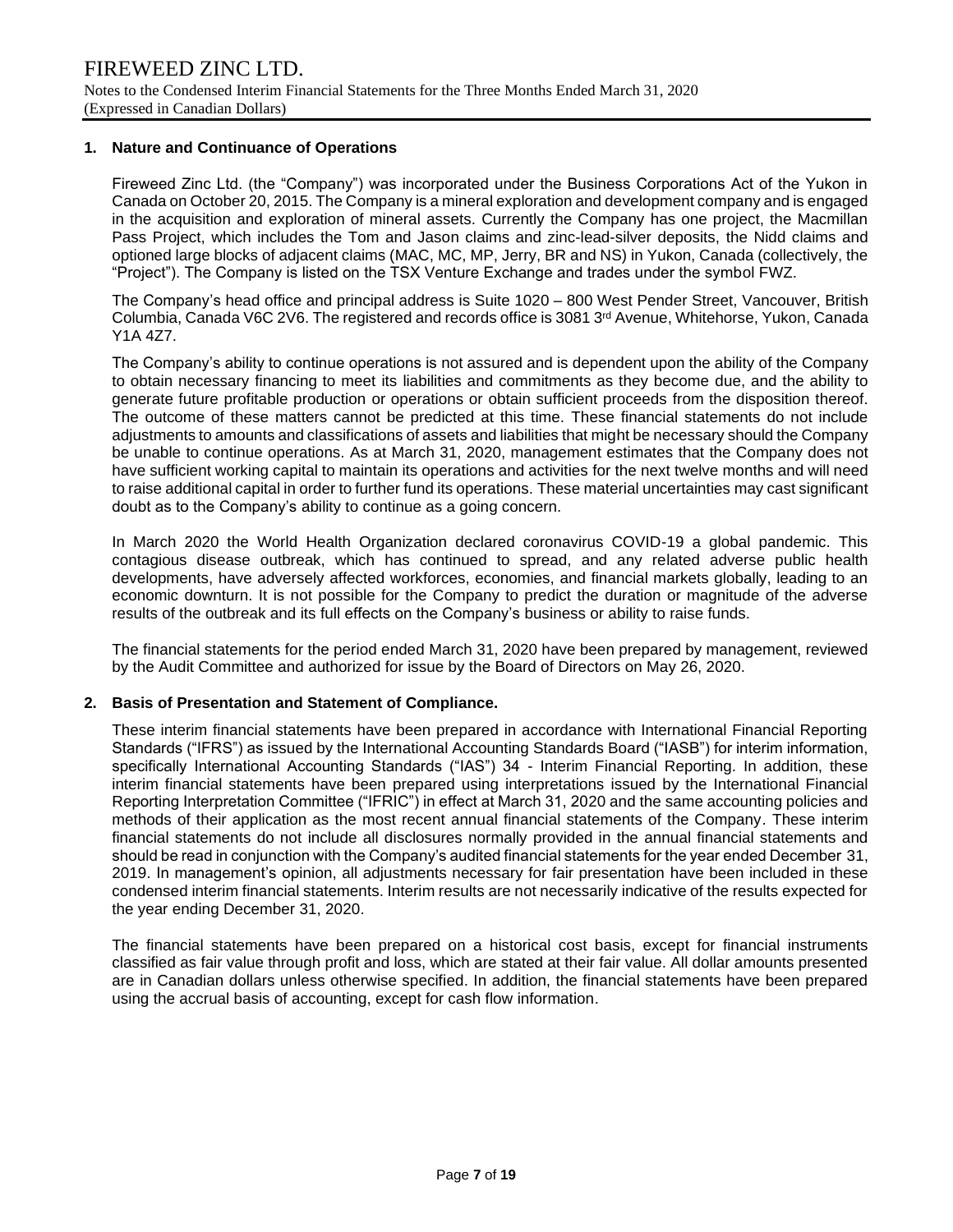## **3. Significant Accounting Policies**

The accounting policies in preparation of these condensed interim financial statements are consistent with those applied and disclosed in the Company's audited financial statements for the year ended December 31, 2019.

#### **Critical accounting estimates, judgments, and assumptions**

The preparation of these financial statements requires management to make certain estimates, judgments and assumptions that affect the reported amounts of assets and liabilities at the date of the financial statements and reported amount of expenses during the reporting period. Actual outcomes could differ from these estimates. These financial statements include estimates that, by their nature, are uncertain. The impacts of such estimates are pervasive throughout the financial statements and may require accounting adjustments based on future occurrences. Revisions to accounting estimates are recognized in the period in which the estimate is revised and future periods if the revision affects both current and future periods. These estimates are based on historical experience, current and future economic conditions, and other factors, including expectations of future events that are believed to be reasonable under the circumstances.

Information about significant areas of estimation uncertainty in applying accounting policies that have the most significant effect on the amounts recognized in the financial statements are noted below with further details of the assumptions contained in the relevant note

The preparation of these financial statements requires management to make judgments regarding the going concern of the Company as discussed in Note 1.

#### *Key sources of estimation uncertainty*

#### Exploration and evaluation assets

Exploration and evaluation costs are initially capitalized as intangible exploration assets with the intent to establish commercially viable reserves. The Company is required to make estimates and judgments about the future events and circumstances regarding whether the carrying amount of intangible exploration assets exceeds its recoverable amount.

Recoverability is dependent on various factors, including the discovery of economically recoverable reserves, the ability of the Company to obtain the necessary financing to complete the development and upon future profitable production or proceeds from the disposition of the exploration and evaluation assets themselves. Additionally, there are numerous geological, economic, environmental and regulatory factors and uncertainties that could impact management's assessment as to the overall viability of its properties or the ability to generate future cash flows necessary to cover or exceed the carrying value of the Company's exploration and evaluation assets.

#### Share-based compensation

Share-based compensation expense is measured by reference to the fair value of the stock options at the date at which they are granted. Estimating fair value for granted stock options requires determining the most appropriate valuation model which is dependent on the terms and conditions of the grant. This estimate also requires determining the most appropriate inputs to the valuation model including the expected life of the option, volatility, dividend yield, and rate of forfeitures and making assumptions about them. The value of the sharebased compensation expense for the three months ended March 31, 2020 and 2019 is disclosed in Note 9.

#### Rehabilitation provision

The calculation of the asset retirement obligation involves significant measurement estimates and assumptions of the amount and timing of reclamation costs and applicable inputs used in the calculation, such as discount rates. The Company bases its estimates on historical experience, government regulations and assumptions that are believed to be reasonable given the scope of the exploration project. Refer to Note 8 for more details.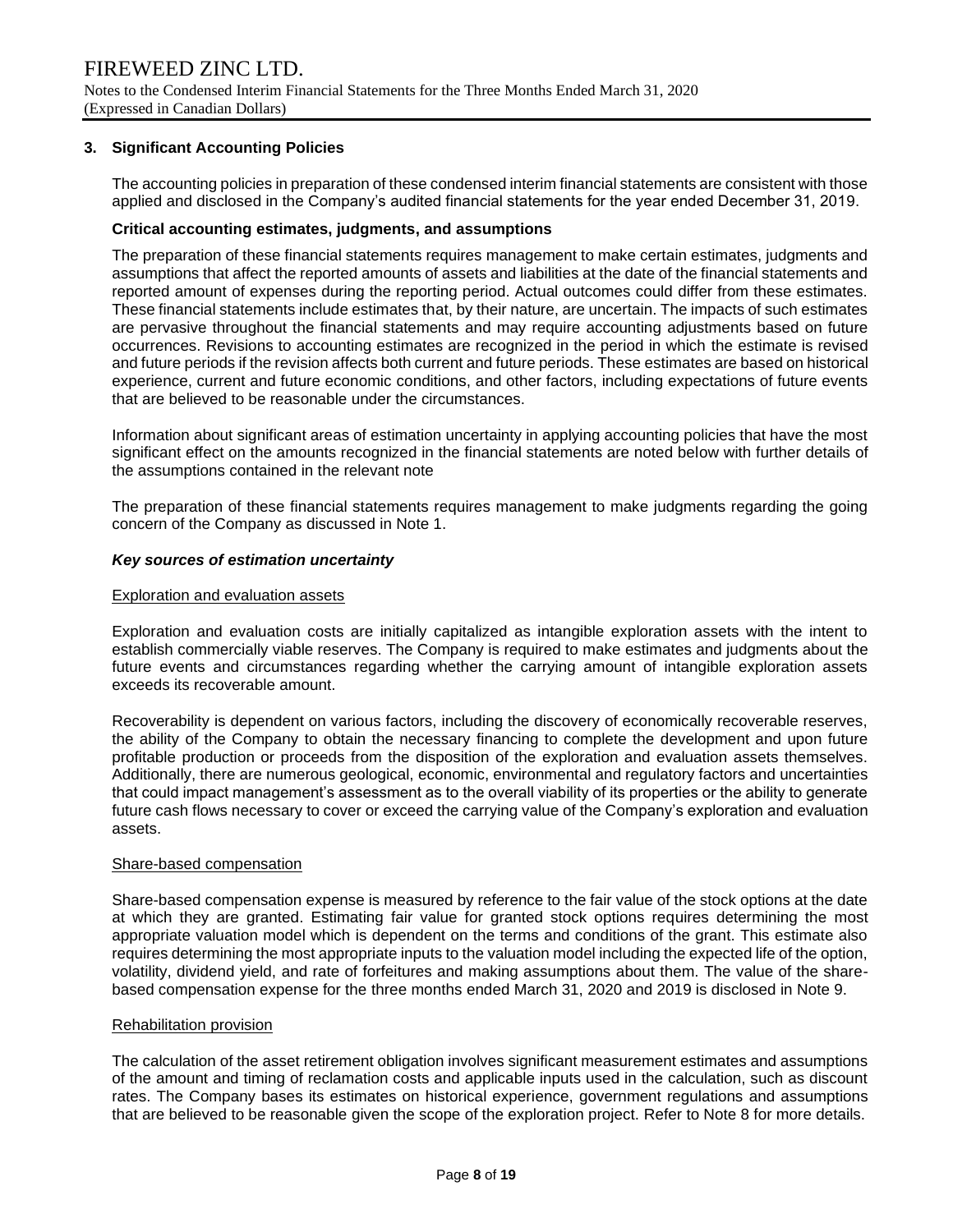Notes to the Condensed Interim Financial Statements for the Three Months Ended March 31, 2020 (Expressed in Canadian Dollars)

# **4. Exploration and Evaluation Assets**

|                                    | <b>Three Months Ended</b> | <b>Fiscal Year Ended</b> |
|------------------------------------|---------------------------|--------------------------|
| <b>Macmillan Pass Project</b>      | March 31,                 | December 31,             |
| (Yukon, Canada)                    | 2020                      | 2019                     |
| Acquisition and maintenance costs: |                           |                          |
| Opening balance                    | \$<br>8,685,780           | \$<br>8,226,892          |
| Additions during the period:       |                           |                          |
| Cash payments                      | 2,830                     | 289,725                  |
| Shares issued                      |                           | 169,163                  |
|                                    | 2,830                     | 458,888                  |
| <b>Total acquisition costs</b>     | 8,688,610                 | 8,685,780                |
| <b>Exploration costs:</b>          |                           |                          |
| Opening balance                    | 15,751,669                | 11,436,663               |
| Additions during the period:       |                           |                          |
| Assaying                           | 35,675                    | 220,260                  |
| Camp and field                     | 16,619                    | 1,000,780                |
| <b>Drilling</b>                    |                           | 845,070                  |
| Engineering                        | 16,190                    | 115,316                  |
| <b>Geological Consulting</b>       | 150,964                   | 1,812,011                |
| Legal Fees                         |                           | 4,318                    |
| Other                              | 3,406                     | 17,607                   |
| Permitting                         | 13,860                    | 39,870                   |
| Rehabilitation provisions          |                           |                          |
| Reporting                          | 10,251                    | 65,102                   |
| Travel & Support                   | 3,442                     | 194,672                  |
|                                    | 250,407                   | 4,315,006                |
| <b>Total exploration costs</b>     | 16,002,076                | 15,751,669               |
| <b>Ending balance</b>              | \$<br>24,690,686          | \$<br>24,437,449         |

# **Macmillan Pass Project, Yukon, Canada**

# *Option Agreement with Hudbay*

On December 14, 2016, the Company entered into a two-year option agreement with Hudbay Minerals Inc. ("Hudbay") whereby the Company could acquire a 100% interest in the Tom Jason zinc-lead-silver property.

During the year ended December 31, 2018, the Company incurred the required exploration expenditures of \$1,250,000 under the option agreement and, accordingly, exercised its option by paying a total of \$1,000,000 cash and issuing 3,565,406 shares to acquire a 100% interest in the Tom Jason property.

Upon exercise of the option, the Company assumed a pre-existing 3% net smelter royalty ("NSR") on the Jason claims to third parties but has the right to purchase at any time – 1.5% of the NSR for \$1,250,000 and the remaining 1.5% NSR for \$4,000,000.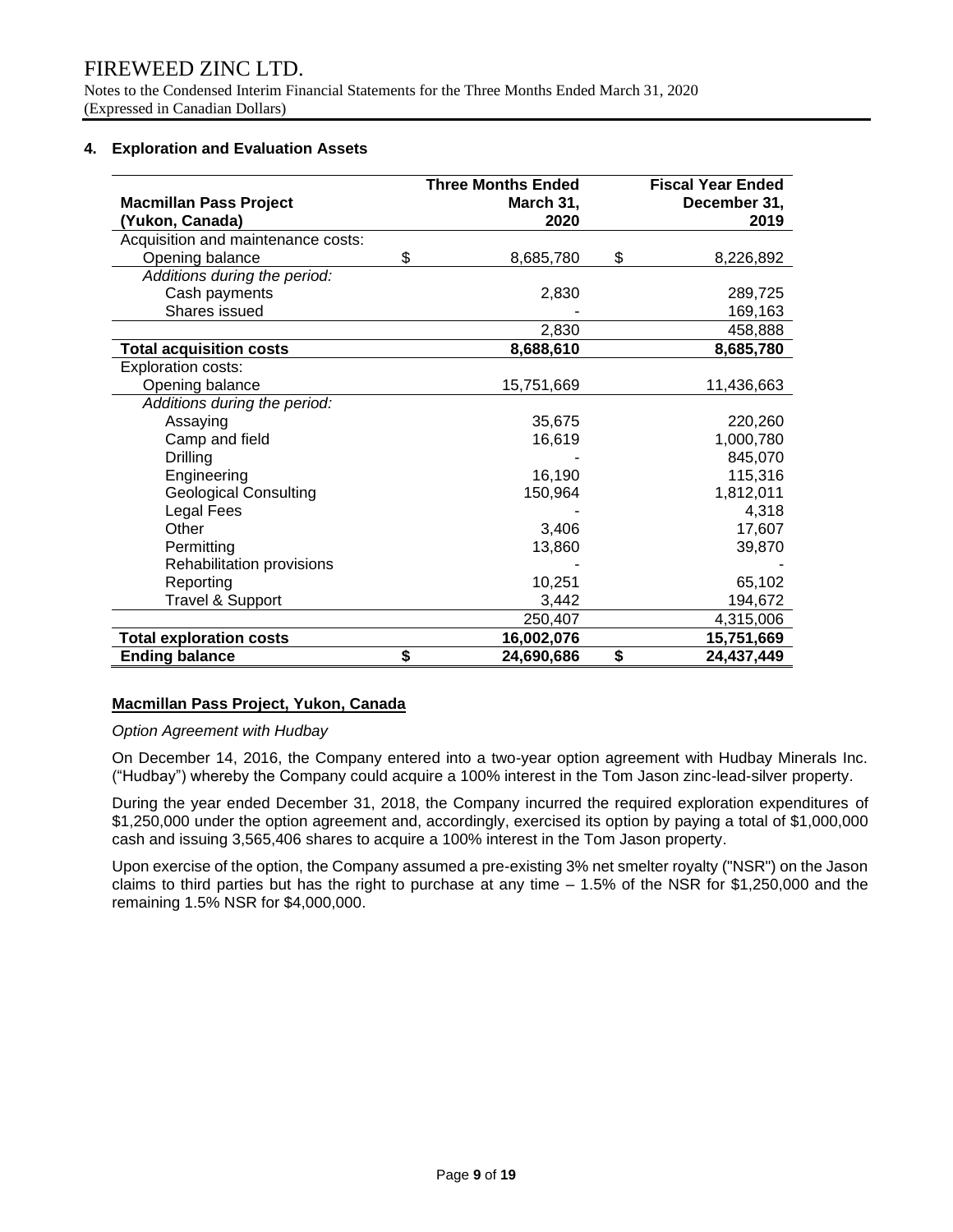Notes to the Condensed Interim Financial Statements for the Three Months Ended March 31, 2020 (Expressed in Canadian Dollars)

# **4. Exploration and Evaluation Assets (cont'd…)**

# **Macmillan Pass Project, Yukon, Canada (cont'd…)**

# *Option Agreement with Newmont/Maverix*

On July 24, 2017, the Company entered into an option agreement with Newmont Canada Holdings, ULC ("Newmont"), whereby the Company can acquire a 100% interest in the MAC claims located on the northwest extension of the Company's Tom Jason claims by paying \$450,000 in staged cash payments over four years (see summary of payments in the schedule below), maintaining the MAC claims in good standing, and granting Newmont a 0.25% NSR on base metals, 1% NSR on silver and 3% NSR on gold. Newmont will also have an exclusive but limited 30 days right of first offer on any future proposed sale, transfer or disposition by the Company of its interest in the MAC claims. The MAC claims are considered part of the MacMillan Pass project cash generating unit. On June 29, 2018 Newmont sold the MAC claims option agreement to Maverix Metals Inc. ("Maverix") as part of a larger transaction and as such the new registered owner and optionor of the MAC claims is now Maverix.

In July 2019, the Company entered into an amending agreement with Maverix modifying the second anniversary payment clause from \$95,000 cash payment to \$50,000 in cash and 95,000 common shares of the Company. The schedule below summarizes updated option payment terms between the Company and Maverix:

| Due Date                              | Amount          | <b>Common Shares</b> |
|---------------------------------------|-----------------|----------------------|
| July 24, 2017 (signing of the option) | \$50,000 (paid) |                      |
| July 24, 2018 (first anniversary)     | \$80,000 (paid) |                      |
| July 24, 2019 (second anniversary)    | \$50,000 (paid) | 95,000 (issued)      |
| July 24, 2020 (third anniversary)     | \$110,000       |                      |
| July 24, 2021 (fourth anniversary)    | \$115,000       |                      |
| <b>TOTAL</b>                          | \$405,000       | 95,000               |

The Company may prepay any of the option payments and/or prepay the entire purchase price at any time.

*Option Agreement with Constantine Metal Resources Ltd./Epica Gold Inc. and Carlin Gold Corporation* 

In March 2018, the Company entered into a mineral property option agreement with Constantine Metal Resources Ltd. ("Constantine") and Carlin Gold Corporation ("Carlin") to purchase the MC, MP and Jerry Claims. The terms of the agreement whereby the Company will have the right to earn a 100% interest in the MC, MP, and Jerry claims (the "Constantine-Carlin claims") are summarized below

| Due Date                                                | Cash             | <b>Common shares</b> |
|---------------------------------------------------------|------------------|----------------------|
| Exchange approval of the option agreement (May 9, 2018) | \$75,000 (paid)  | 50,000 (issued)      |
| On or before May 9, 2019                                | \$125,000 (paid) | 50,000 (issued)      |
| On or before May 9, 2020                                | \$150,000        | 100,000              |
| On or before May 9, 2021                                | \$150,000        | 100,000              |
| <b>TOTAL</b>                                            | \$500,000        | 300,000              |

The Company may prepay any of the option payments and/or prepay the entire purchase price at any time.

On July 31, 2019, Constantine transferred its rights, title and interest in and to the Constantine claims and assigned its right and interest in and to the aforementioned agreement, to its wholly-owned subsidiary, Epica Gold Inc. ("Epica") and later transferred 100% interest in Epica to its spinoff company, HighGold Mining Inc. (TSX.V: High).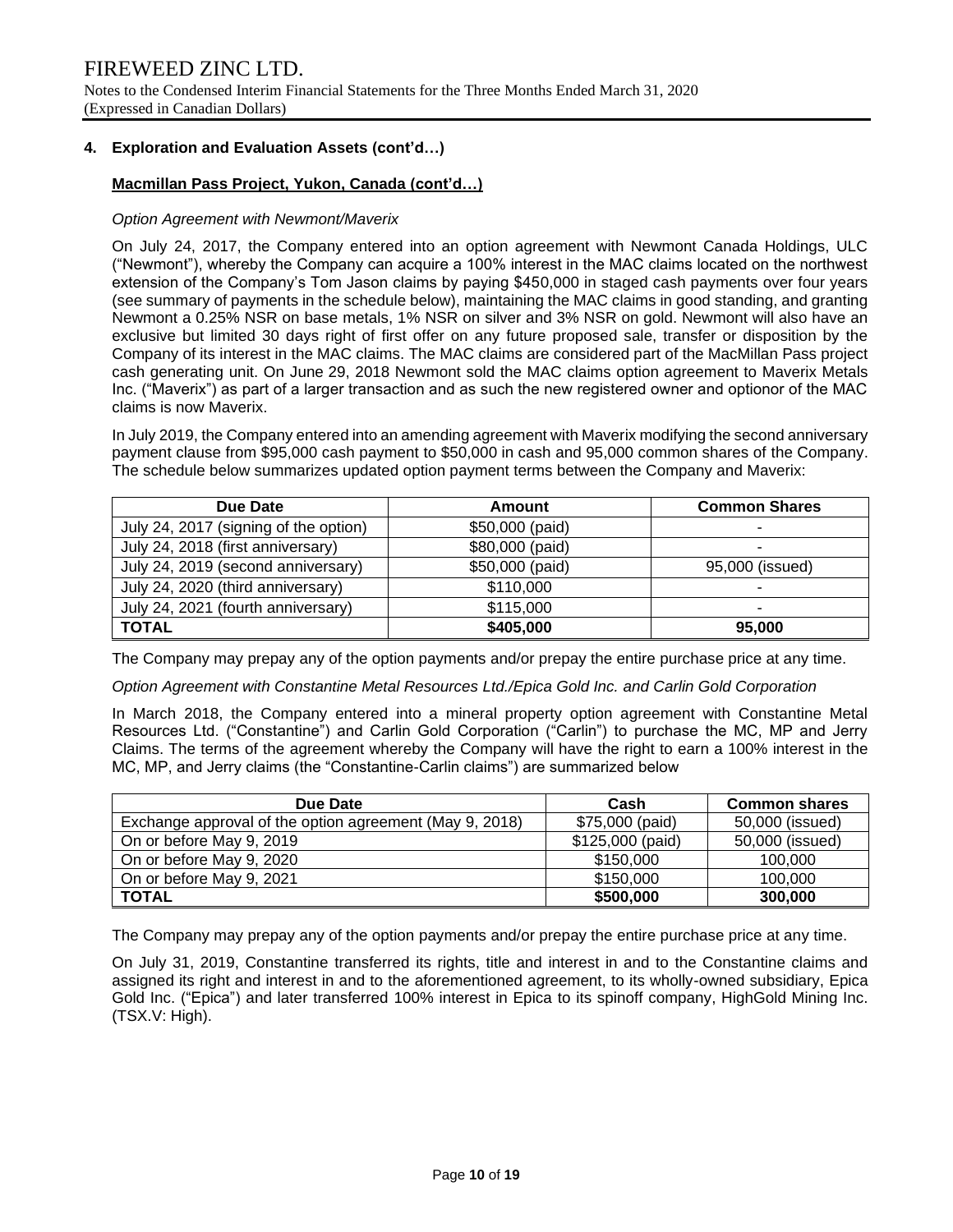# **4. Exploration and Evaluation Assets (cont'd…)**

# **Macmillan Pass Project, Yukon, Canada (cont'd…)**

*Option Agreement with Constantine Metal Resources Ltd./Epica Gold Inc. and Carlin Gold Corporation (cont'd…)*

Although not part of the consideration payable to exercise the option, the Company will pay an additional \$750,000 in cash or equivalent in shares, upon receiving a resource calculation of at least 2.0 million tonnes of indicated (or better) resource on any part of the Epica-Carlin claims. Epica and Carlin will retain the right to receive a NSR on any future mine production from the Epica-Carlin claims as follows: 0.5% NSR on base metals and silver and 2% NSR on all other metals including gold. The Company maintains a right of first refusal on the sale of any NSR royalty from these claims by Constantine and/or Carlin.

Subsequent to the period ended March 31, 2020, the Company entered into an amending agreement with Epica and Carlin deferring the third share payment to the period on or before May 14, 2020 and the third payment of \$150,000 until August 9, 2020.

#### *Option Agreement with Golden Ridge Resources Ltd.*

In April 2018, the Company entered into a mineral property option agreement with Golden Ridge Resources Ltd. ("Golden Ridge") extending the Company's Macmillan Pass Project land position.

This option allows the Company to acquire a 100% interest in a number of quartz claim tenures from Golden Ridge ("BR and NS claims"). As per the initial agreement, the Company can exercise the option and acquire a 100% interest in these claims by making payments totaling \$500,000 and issuing 450,000 shares over three years to Golden Ridge.

During the year ended December 31, 2019 the Company signed an amending agreement, the terms of which are reflected in the schedule below. The cash payment of \$37,500 was made and 121,875 shares issued in May 2019 representing a second installment towards 100% interest in BR and NS claims.

| Due Date                                                | Cash            | <b>Common shares</b> |
|---------------------------------------------------------|-----------------|----------------------|
| Exchange approval of the option agreement (May 9, 2018) | \$75,000 (paid) | 75,000 (issued)      |
| On or before May 9, 2019                                | \$37,500 (paid) | 121,875 (issued)     |
| On or before May 9, 2020                                | \$150,000       | 100.000              |
| On or before May 9, 2021                                | \$200,000       | 200,000              |
| <b>TOTAL</b>                                            | \$462,500       | 496,875              |

The Company may prepay any of the option payments and/or prepay the entire purchase price at any time.

Although not part of the consideration payable to exercise the option, the Company will pay an additional \$750,000 in cash or equivalent in shares, to Golden Ridge, upon receiving a resource calculation of at least 2.0 million tonnes of indicated (or better) resource on any part of the BR and NS claims.

Golden Ridge will retain the right to receive NSR royalties on any future mine production from the BR and NS claims as follows: 0.5% NSR on base metals and silver and 2% NSR on all other metals, including gold. There is also a third party 3% NSR on any future cobalt production from the BR and NS claims. The Company will have the right to purchase one-half of these NSR royalties (excluding the cobalt royalty) for \$2,000,000 at any time prior to the commencement of commercial production. The Company maintains a right of first refusal on the sale of any NSR royalty from the BR and NS claims by Golden Ridge.

Subsequent to the period ended March 31, 2020, the Company entered into an amending agreement with Golden Ridge postponing the third share payment to the period on or before May 14, 2020 and the third payment of \$150,000 until August 9, 2020.

# *Acquisition of Nidd Property*

On November 2, 2018, the Company entered into a purchase and sale agreement with Teck Metals Ltd. and Teck Mining Worldwide Holdings Ltd. ("Teck"). to acquire the right, title and interest in and to the Nidd property on the western extension of the Macmillan Pass Zinc Project in Yukon.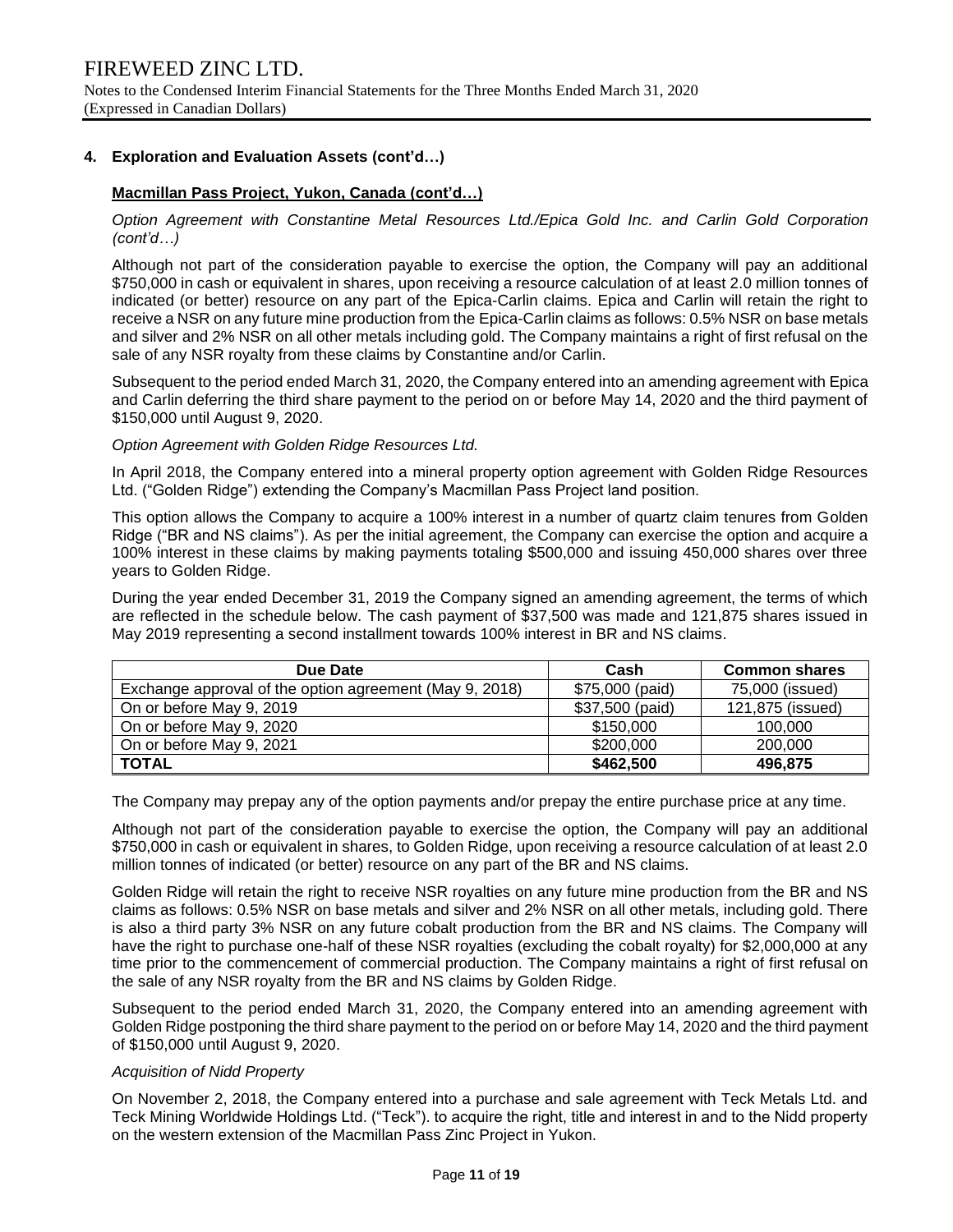Notes to the Condensed Interim Financial Statements for the Three Months Ended March 31, 2020 (Expressed in Canadian Dollars)

# **4. Exploration and Evaluation Assets (cont'd…)**

# **Macmillan Pass Project, Yukon, Canada (cont'd…)**

On November 27, 2018, as per the terms of the purchase and sale agreement, the Company issued 1,500,000 common shares of the Company with a fair value of \$1,350,000 and granted Teck a 1% NSR on the production from the Nidd Property. The fair value of the shares issued was determined based on the market price at the date of the issuance.

# **5. Equipment**

|                                  | <b>Exploration</b> |     | <b>Computer</b> |     |              |
|----------------------------------|--------------------|-----|-----------------|-----|--------------|
|                                  | <b>Equipment</b>   |     | <b>Hardware</b> |     | <b>Total</b> |
| Cost                             |                    |     |                 |     |              |
| As at December 31, 2018 and 2019 | \$<br>38,026       | \$. | 3,603           | -S  | 41,629       |
| Balance as at March 31, 2020     | (38,026)           |     | (3,603)         |     | (41,629)     |
|                                  |                    |     |                 |     |              |
| <b>Accumulated Depreciation</b>  |                    |     |                 |     |              |
| As at December 31, 2018          | (11,223)           |     | (2,513)         |     | (13,736)     |
| Depreciation expense             | (5,360)            |     | (491)           |     | (5,851)      |
| As at December 31, 2019          | (16, 583)          |     | (3,004)         |     | (19, 587)    |
| Depreciation expense             | (1.073)            |     | (67             |     | (1, 140)     |
| Balance as at March 31, 2020     | (17,656)           |     | (3,071)         |     | (20,727)     |
|                                  |                    |     |                 |     |              |
| Net book value                   |                    |     |                 |     |              |
| As at December 31, 2019          | \$<br>21,443       | \$. | 599             | \$. | 22,042       |
| As at March 31, 2020             | \$<br>20,370       | S   | 532             |     | 20,902       |

# **6. Accounts Payable and Accrued Liabilities**

Accounts payable and accrued liabilities mainly consist of payables to management and to vendors for work completed on the Company's project as well as accrual of professional and director fees. The breakdown of accounts payable and accrued liabilities are as follows:

|                                                       | March 31, 2019 | December 31, 2019 |
|-------------------------------------------------------|----------------|-------------------|
| Payable to related parties                            | 196.745        | 124.688           |
| Pavable to vendors                                    | 146.946        | 164.112           |
| <b>Total Accounts Payable and Accrued Liabilities</b> | 343.691        | 288,800           |

# **7. Flow-Through Liability**

Flow-through share premium liabilities include the liability portion of the flow-through shares issued. The following is a continuity schedule of the liability portion of the flow-through shares issuances:

| <b>Balance at December 31, 2018</b>                           |            |
|---------------------------------------------------------------|------------|
| Liability incurred on flow-through shares issued              | 649.609    |
| Flow-through issuance costs                                   | (48, 853)  |
| Settlement of flow-through liability on incurred expenditures | (600, 756) |
| Balance at December 31, 2019 and March 31, 2020               |            |

As at March 31, 2020, the Company had no outstanding flow-through liability.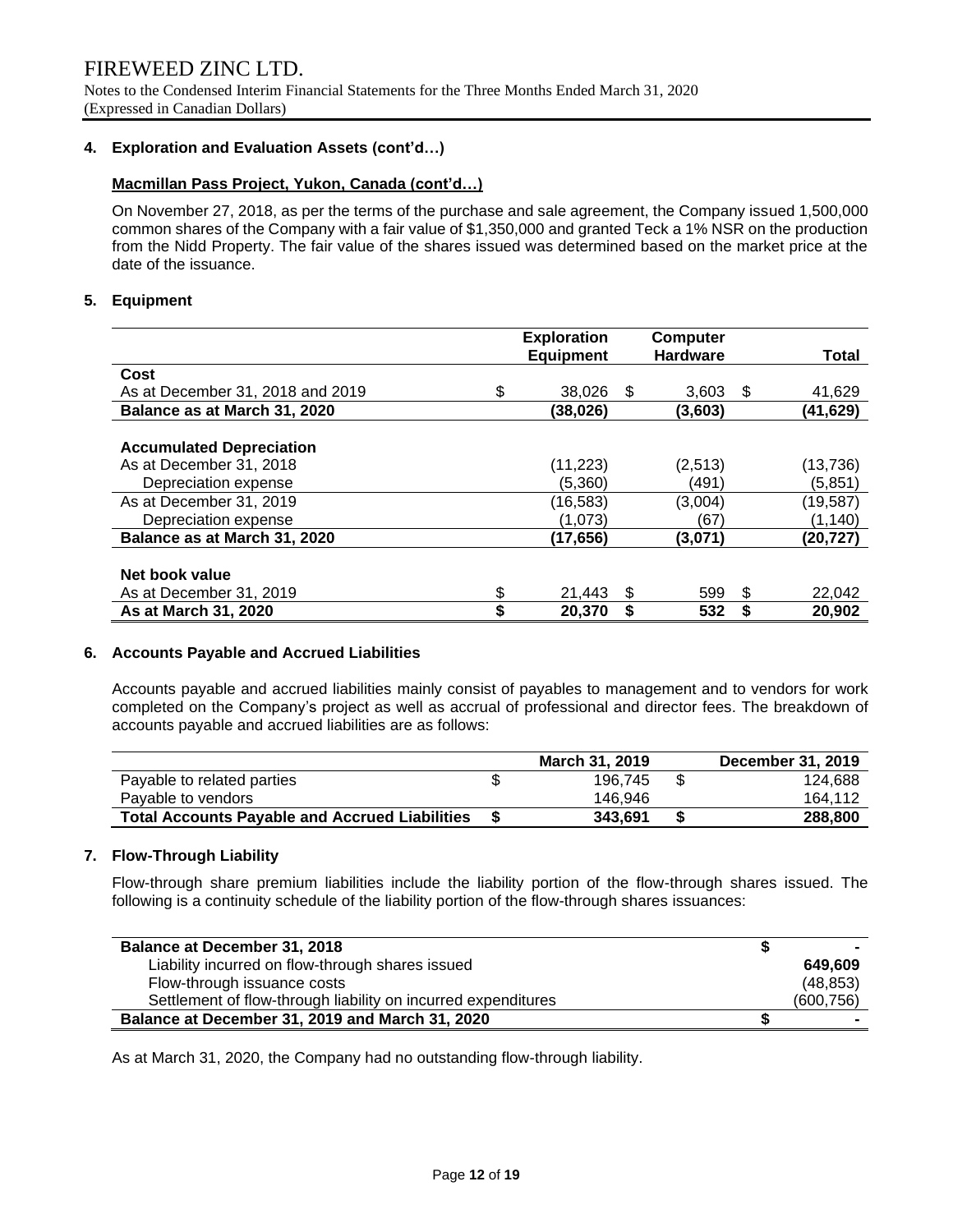# **7. Flow-Through Liability (cont'd…)**

On February 15, 2019, the Company issued 1,820,728 flow-through common shares at a price of \$0.95 per share for gross proceeds of \$1,729,692 and 1,255,000 flow-through shares at a price of \$1.10 through a charity arrangement for the proceeds of \$1,380,500. Premiums of \$0.15 and \$0.30 per share were recorded for each of these flow-through share issuances, totaling \$649,609 in flow-through liability. Share issuance costs allocated to the flow-through premium liability were \$48,853.

During year ended December 31, 2019, the Company incurred eligible flow-through expenditures in excess of the \$3,110,192 of the total flow-through funds raised. Therefore, 100% of the flow-through premium liability (\$649,609) and 100% of the flow-through related share issuance costs (\$48,853) were recognized on the statement of loss and comprehensive loss, resulting in the \$Nil flow-through liability balance at December 31, 2019.

#### **8. Rehabilitation Provisions**

The Company has estimated that the present value of future rehabilitation costs required to remediate the Tom Jason property based on its current state. The Company did not have any rehabilitation provisions prior to the acquisition of the Tom Jason property.

Although the ultimate amount of the rehabilitation liability is uncertain, the best estimate of these obligations is based on information currently available. Current significant closure and rehabilitation activities include dismantling and removing camp facilities, roads reclamation and mobile equipment removal costs.

The total amount of estimated undiscounted cash flow required to settle the Company's estimated obligation as at March 31, 2020 was \$234,596. The calculation of present value of estimated future cash flows assumed a discount rate of 1.79% and an inflation rate of 2.70%. Rehabilitation costs are estimated to be settled at various dates during 2028.

|                            | December 31, 2019 |
|----------------------------|-------------------|
| Balance, December 31, 2018 | 256.433           |
| Accretion                  | 4,590             |
| Balance, December 31, 2019 | 261.023           |
| Accretion                  | 1.168             |
| Balance, March 31, 2020    | 262.191           |

#### **9. Capital Stock and Reserves**

The authorized capital stock of the Company consists of an unlimited number of common shares without nominal or par value. As at March 31, 2020, the Company had 37,797,129 (December 31, 2019 – 37,797,129) common shares issued and outstanding.

#### **Transactions for the three months ended March 31, 2020**

There has been no capital activity during the three months ended March 31, 2020.

#### **Transactions for the three months ended March 31, 2019**

The Company closed a non-brokered private placement for gross proceeds of \$5,013,992 on February 15, 2019. The Company issued a total of 2,379,750 common shares at a price of \$0.80 per share, 1,820,728 flowthrough common shares at a price of \$0.95 and 1,255,000 charity flow-through common shares at a price of \$1.10 through a donation arrangement. An associated flow-through liability of \$649,609 was recognized on the statement of financial position (Note 7).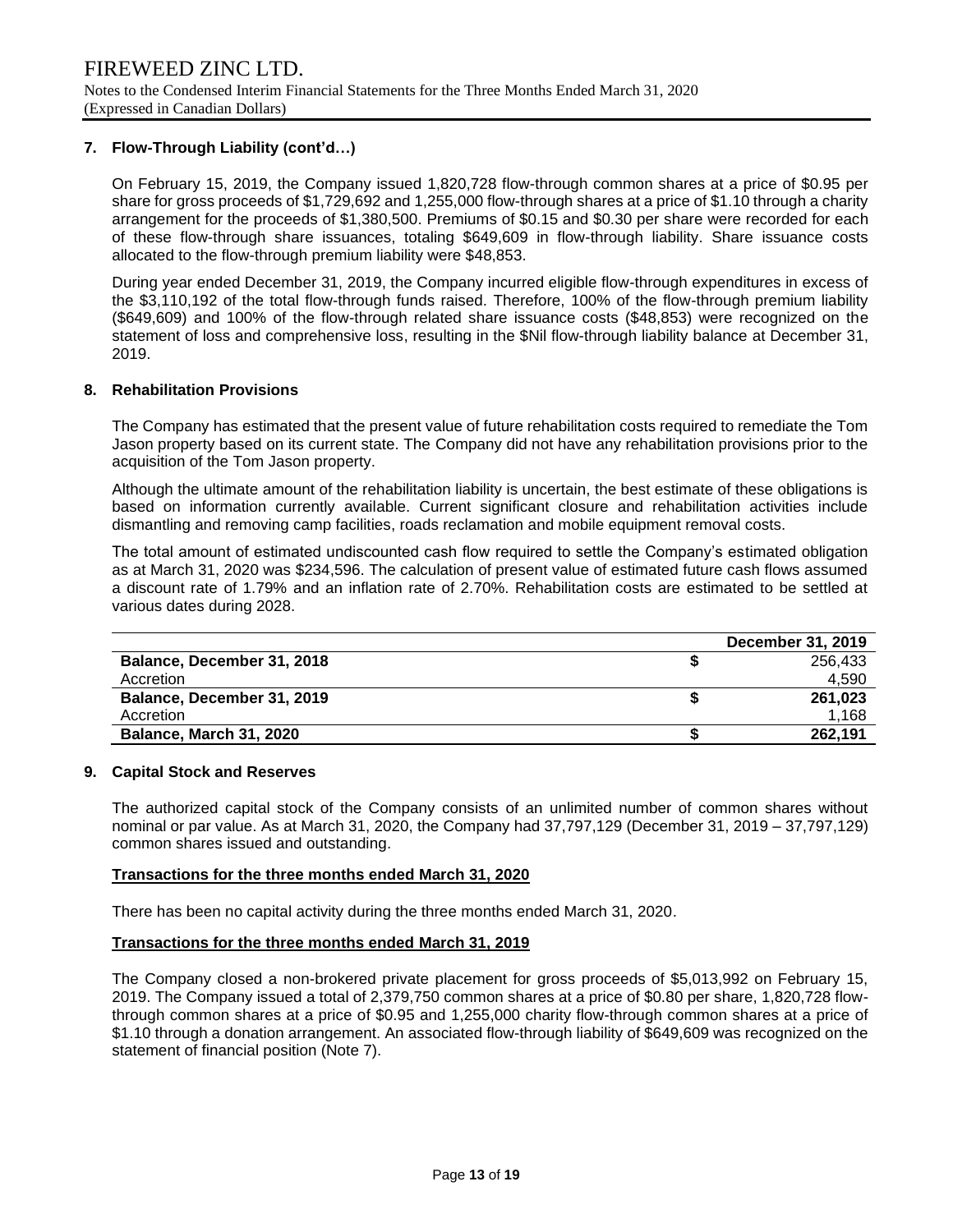#### **9. Capital Stock and Reserves (cont'd…)**

#### **Transactions for the three months ended March 31, 2019 (cont'd…)**

The Company incurred a total of \$233,900 issue costs, \$48,853 of which was allocated to flow-through share issue costs. The issue costs included 6% finders' cash commission (\$36,237) and a fair value of 34,680 agents' warrants in the amount of \$10,094 as well as other legal, advisory and filing fees. All the agent's warrants are exercisable at \$0.95 for a period of two years from the grant date.

On March 14, 2019, the Company issued 1,000 shares on the exercise of agent's warrants for the total proceeds of \$500 and allocated \$262 from reserves to share capital.

#### **Escrow shares**

Pursuant to TSX Venture Exchange policies, 1,713,811 (December 31, 2019 – 1,713,811) common shares are held in escrow as at March 31, 2020. The common shares issued in connection with IPO and held in escrow were released as to 10% on the listing date and the balance in equal 15% tranches are released every six months from the listing date.

On February 2, 2018, the Company issued 3,565,406 shares to Hudbay upon exercise of the option to acquire 100% interest in the Tom Jason property (Note 4), which were placed in escrow with 25% of shares released on Feb 6, 2018 and another 15% released on May 29, 2018. The balance is released in equal 15% tranches every six months.

#### **Stock options**

The Company adopted a stock option plan ("the Plan") whereby it can grant options to directors, officers, employees, and technical consultants of the Company. The maximum numbers of shares that may be reserved for issuance under the Plan is limited to 10% of the issued common shares of the Company at any time and are exercisable within a maximum of ten (10) years. The vesting period for all options is at the discretion of the directors. The exercise price will be set by the directors at the time of grant and cannot be less than the discounted market price of the Company's common shares.

There were no new options granted during the period ended March 31, 2020.

The following is a summary of the Company's stock option activity:

|                                                    | Number of<br><b>Options</b> | <b>Weighted Average</b><br><b>Exercise Price</b> |
|----------------------------------------------------|-----------------------------|--------------------------------------------------|
| Balance as at December 31, 2018                    | 2.445.000                   | \$0.86                                           |
| Granted                                            | 250,000                     | \$0.65                                           |
| Balance as at December 31, 2019 and March 31, 2020 | 2,695,000                   | \$0.84                                           |

Share-based payments relating to options vested during the period ended March 31, 2020 using the Black-Scholes option pricing model were \$47,495 (2019 - \$131,470), which was recorded as reserves on the statements of financial position and as share-based compensation expense on the statement of loss and comprehensive loss.

On July 11, 2019, the Company granted a total of 250,000 stock options to its employees and consultants, exercisable at \$0.65 per share for a five-year term. They options vest 20% every 6 months following the grant date.

The associated share-based compensation expense for the options granted was calculated based on the following weighted average assumptions: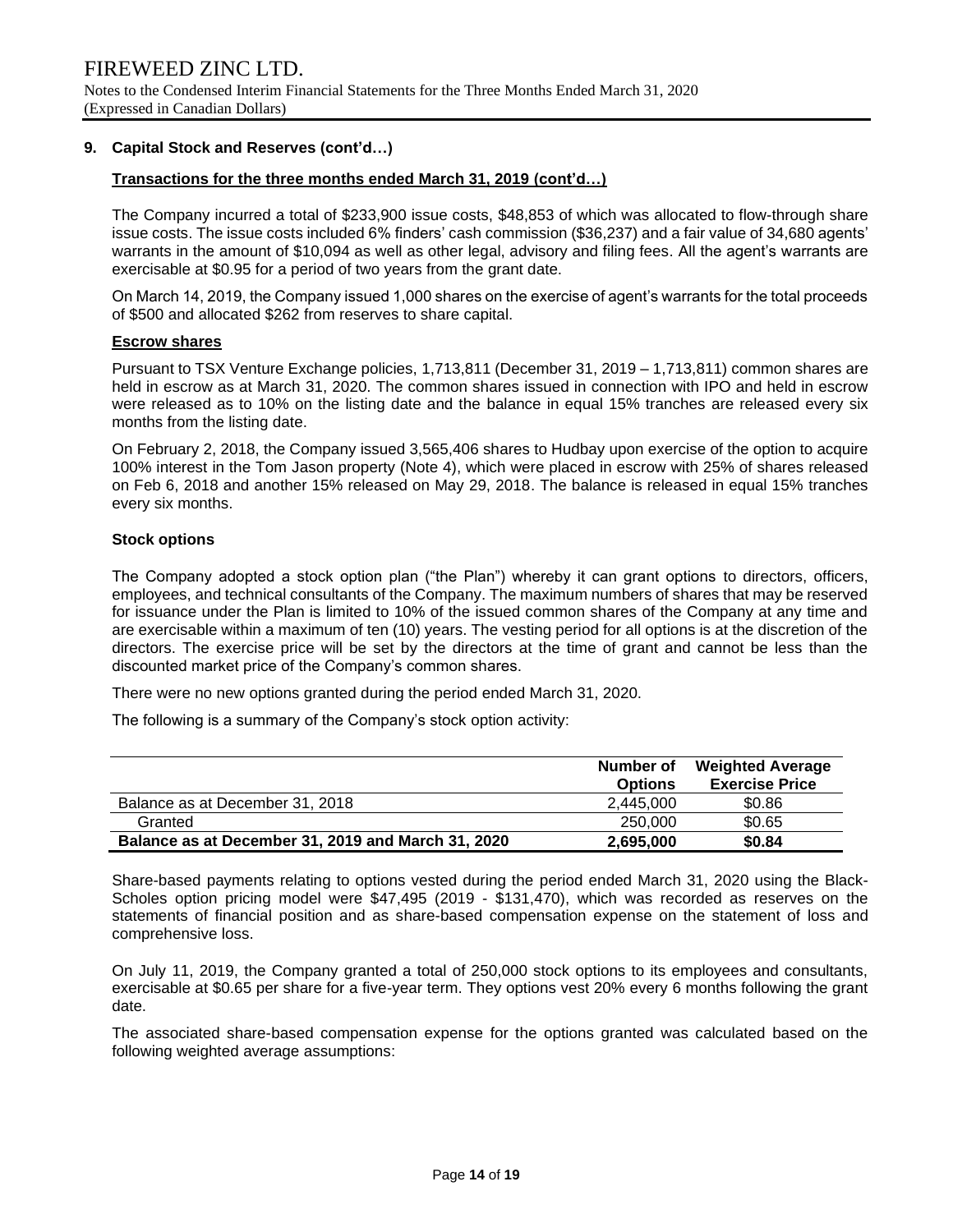Notes to the Condensed Interim Financial Statements for the Three Months Ended March 31, 2020 (Expressed in Canadian Dollars)

# **9. Capital Stock and Reserves (cont'd…)**

**Stock options (cont'd…)**

|                                                | March 31, 2020 | December 31, 2019 |
|------------------------------------------------|----------------|-------------------|
| Risk-free interest rate                        |                | 1.56%             |
| Expected life of options                       |                | 5 years           |
| Annualized volatility                          |                | 62.66%            |
| Dividend rate                                  |                | $0.00\%$          |
| Forfeiture rate                                |                | $0.00\%$          |
| Share price on grant date                      |                | \$0.57            |
| Weighted average fair value of options granted |                | \$0.29            |

As at March 31, 2020, the Company had outstanding stock options exercisable as follows:

| <b>Expiry date</b><br>(mm/dd/yyyy) | Number of<br><b>Options</b><br>Outstanding | Number of<br><b>Options</b><br><b>Exercisable</b> | <b>Weighted Average</b><br><b>Remaining life in Years</b> | <b>Weighted Average</b><br><b>Exercise Price</b> |
|------------------------------------|--------------------------------------------|---------------------------------------------------|-----------------------------------------------------------|--------------------------------------------------|
| 04/26/2022                         | 1,380,000                                  | 1,380,000                                         | 2.07                                                      | \$0.50                                           |
| 10/27/2022                         | 30,000                                     | 24,000                                            | 2.58                                                      | \$0.70                                           |
| 12/06/2022                         | 175,000                                    | 175,000                                           | 2.68                                                      | \$0.83                                           |
| 03/14/2023                         | 860,000                                    | 688,000                                           | 2.95                                                      | \$1.45                                           |
| 07/11/2024                         | 250,000                                    | 50,000                                            | 4.28                                                      | \$0.65                                           |
|                                    | 2,695,000                                  | 2,317,000                                         | 2.60                                                      | \$0.84                                           |

#### **Agents' warrants and compensation options**

During the three months ended March 31, 2020, 250,064 agents' warrants expired unexercised.

The agents' warrants and options activities are summarized below:

|                                 | Number of<br><b>Warrants</b> | <b>Weighted Average</b><br><b>Exercise Price</b> |
|---------------------------------|------------------------------|--------------------------------------------------|
| Balance as at December 31, 2018 | 628,064                      | \$0.83                                           |
| Issued                          | 34,680                       | \$0.95                                           |
| Exercised                       | (378,000)                    | \$0.50                                           |
| Balance as at December 31, 2019 | 284,744                      | \$1.27                                           |
| Expired                         | (250, 064)                   | \$1.32                                           |
| Balance as at March 31, 2020    | 34,680                       | \$0.95                                           |

During the year ended December 31, 2019, the Company issued 34,680 agents' warrants with a fair value of \$10,094. In addition, 378,000 common shares of the Company were issued upon the exercise of agent warrants for gross proceeds of \$189,000.

The fair value of the agents' warrants of \$10,094 was determined using the Black Scholes option valuation model with the assumptions indicated below:

|                                             |   | March 31, 2020 December 31, 2019 |
|---------------------------------------------|---|----------------------------------|
| Risk-free interest rate                     |   | 1.78%                            |
| Expected life of options                    | ۰ | 2 years                          |
| Annualized volatility                       | ٠ | 66.65%                           |
| Dividend rate                               | ٠ | $0.00\%$                         |
| Forfeiture rate                             | - | $0.00\%$                         |
| Share price on grant date                   | ۰ | \$0.87                           |
| Weighted average fair value of the warrants |   |                                  |
| granted                                     |   | \$0.29                           |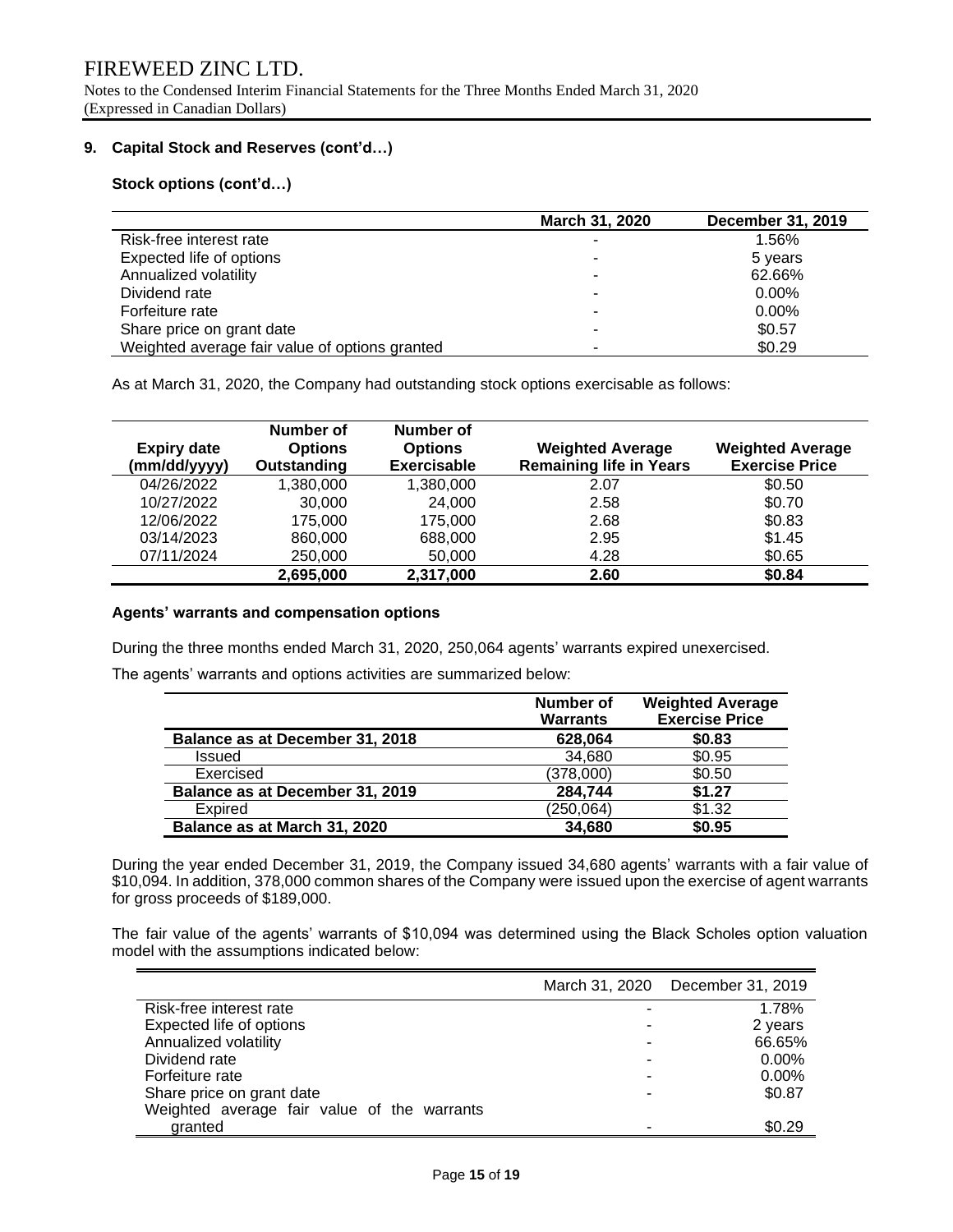# **9. Capital Stock and Reserves (cont'd…)**

#### **Agents' warrants and compensation options (cont'd…)**

The entire amount of the compensation options was recorded directly to warrants reserve on the statement of financial position.

#### **10. Related Party Transactions**

Related party transactions mainly include management and consulting fees, director and committee fees as well as share-based compensation. The related parties are mainly represented by the key management personnel, which include those persons having authority and responsibility for planning, directing and controlling the activities of the Company as a whole. The Company has determined that key management personnel consist of executive and non-executive members of the Company's Board of Directors and corporate officers. Related parties also include companies, controlled by officers and/or directors.

The remuneration to directors and key management personnel during the period ended March 31, 2020 and 2019 was as follows:

|                                           | Three months ended | Three months ended |
|-------------------------------------------|--------------------|--------------------|
| Nature of the transaction                 | March 31, 2020     | March 31, 2019     |
| Director and committee fees               | 36,750             | \$<br>36,750       |
| Management and consulting fees expensed   | 82,178             | 155,191            |
| Management and consulting fees            |                    |                    |
| capitalized to exploration and evaluation | 9.940              | 3,059              |
| Share-based compensation                  | 16,209             | 66,490             |
|                                           | 145,077            | 261,490            |

The following amounts were owed to directors and key management personnel. These payables are unsecured, non-interest bearing and are expected to be repaid under normal trade terms.

|                  |                                        | March 31, | December 31, |
|------------------|----------------------------------------|-----------|--------------|
|                  |                                        | 2020      | 2019         |
| <b>Directors</b> | Director and committee fees            | 147.000   | 110.250      |
| Key management   | Management fees and expense recoveries | 49.745    | 14.438       |
|                  |                                        | 196.745   | 124.688      |

#### **11. Segmented Information**

The Company operates in one reportable segment, being the acquisition and exploration of mineral projects. All of the Company's operations are within the mineral exploration sector in Canada.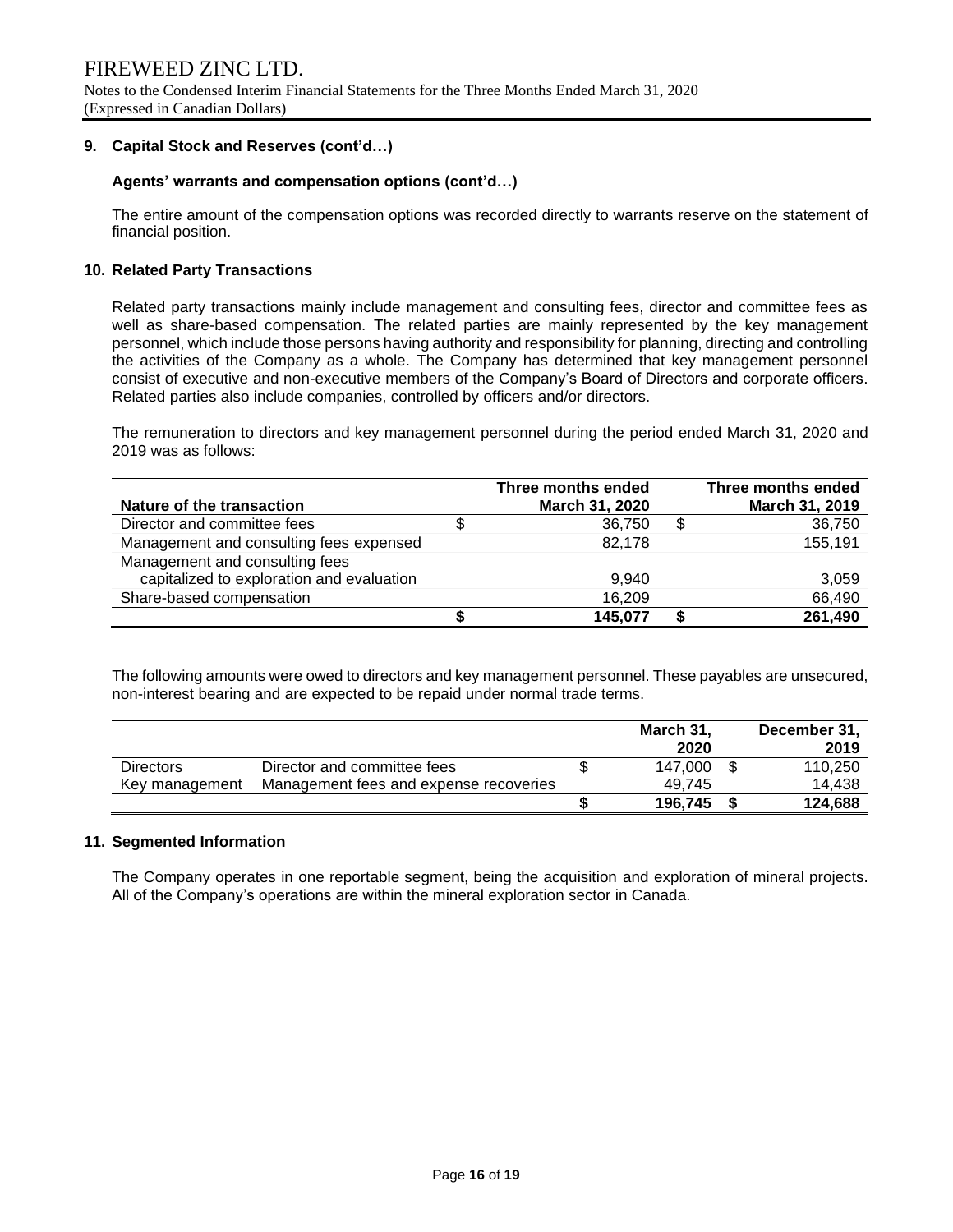# **12. Capital Management**

The Company manages its capital structure and makes adjustments to it, based on the funds available to the Company, in order to support the acquisition and exploration of exploration and evaluation assets. In the management of capital, the Company includes components of shareholders' equity. The Board of Directors does not establish quantitative return on capital criteria for management, but rather relies on the expertise of the Company's management to sustain future development of the business. The properties in which the Company currently has an interest are in the exploration stage, as such the Company is dependent on external financing to fund activities. In order to carry out planned exploration and pay for administrative costs, the Company will spend its existing working capital and raise additional funds as needed. The Company may continue to assess new properties and seek to acquire an interest in additional properties if it feels there is sufficient geologic or economic potential and if it has or feels it can raise adequate financial resources to do so. The Company is not subject to any externally imposed capital requirements and there were no changes to management's approach to capital manager during the period ended March 31, 2020.

# **13. Financial Instruments and Risk Management**

The Company has classified its financial instruments as follows:

| Financial instrument                     | <b>IFRS 9 Classification</b>               |
|------------------------------------------|--------------------------------------------|
| Cash                                     | Fair value through profit and loss         |
| <b>Receivables</b>                       | Financial asset measured at amortized cost |
| Reclamation bond                         | Financial asset measured at amortized cost |
| Accounts payable and accrued liabilities | Financial asset measured at amortized cost |

#### *Fair Value*

Financial instruments measured at fair value are classified into one of three levels in the fair value hierarchy according to the relative reliability of the inputs used to estimate the fair values. The three levels of the fair value hierarchy are:

- Level 1 Unadjusted quoted prices in active markets for identical assets or liabilities;
- Level 2 Inputs other than quoted prices that are observable for the asset or liability either directly or indirectly; and
- Level 3 Inputs that are not based on observable market data.

The fair value of the Company's receivables, reclamation bond, and accounts payable and accrued liabilities approximate carrying value, which is the amount recorded on the statements of financial position. The fair value of the Company's other financial instruments, cash, under the fair value hierarchy are based on level 1 quoted prices in active markets for identical assets and liabilities.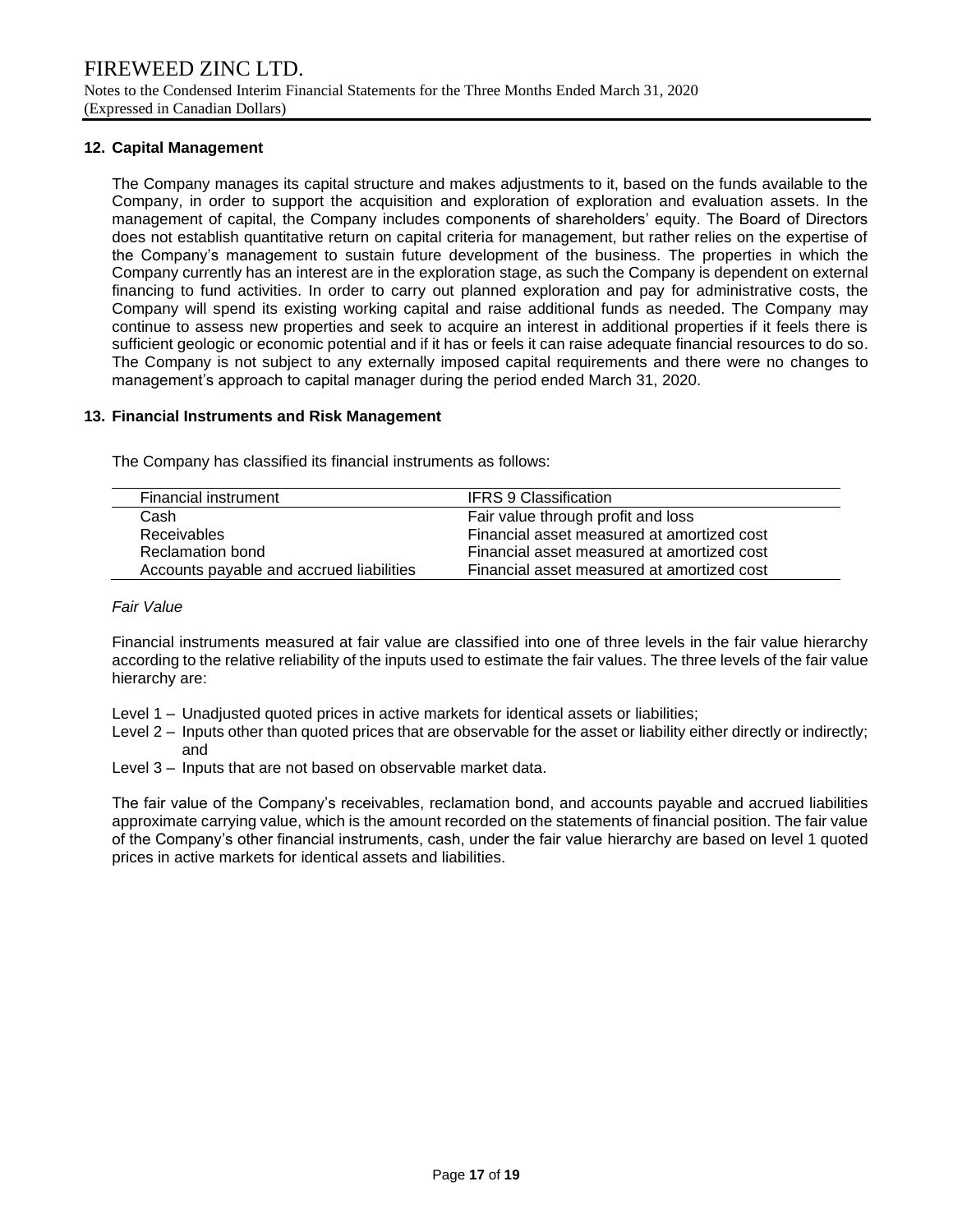# **13. Financial Instruments and Risk Management (cont'd…)**

The Company's risk exposures and the impact on the Company's financial instruments are summarized below:

#### *Credit risk*

Credit risk is the risk of loss associated with a counterparty's inability to fulfill its payment obligations. Receivables of \$24,906 consist of Goods and Services Tax ("GST") recoverable from the Federal Government of Canada. The Company believes its exposure to credit risk is equal to the carrying value of this balance. The Company has exposure to credit risk with respect to its cash as it places most of its cash in one financial institution in Canada. The Company believes its exposure is limited as it banks with a large Canadian institution.

#### *Liquidity risk*

The Company's approach to managing liquidity risk is to ensure that it will have sufficient liquidity to meet liabilities when due. As at March 31, 2020, the Company had a cash balance of \$365,367 to settle current liabilities of \$343,691. The Company believes it has sufficient funds to meet its current liabilities as they become due.

The Company is dependent on obtaining regular financings in order to continue as a going concern. Despite previous success in acquiring these financings, there is no guarantee of obtaining future financings.

#### *Interest rate risk*

The interest rate risk is the risk that the fair value or future cash flows of a financial instrument will fluctuate because of changes in market interest rates. As at March 31, 2020, the Company is not exposed to significant interest rate risk.

#### *Price risk*

The Company is exposed to price risk with respect to commodity and equity prices. Equity price risk is defined as the potential adverse impact on the Company's earnings due to movements in individual equity prices or general movements in the level of the stock market. Commodity price risk is defined as the potential adverse impact on profit or loss and economic value due to commodity price movements and volatilities. The Company closely monitors commodity prices of resources, individual equity movements, and the stock market to determine the appropriate course of action to be taken by the Company.

#### *Foreign currency risk*

The Company operates predominately in Canada and is not exposed to any significant foreign currency risk.

#### **14. Commitment**

On December 19, 2016, the Company granted but did not issue, 1,000,000 performance shares to each of four founders/directors for a total of 4,000,000 shares, in recognition of services to date and as incentive for continuing services in advancing the project and increasing shareholder value. Each founder/director will receive, upon request, the following performance shares upon achievement of the following milestones: